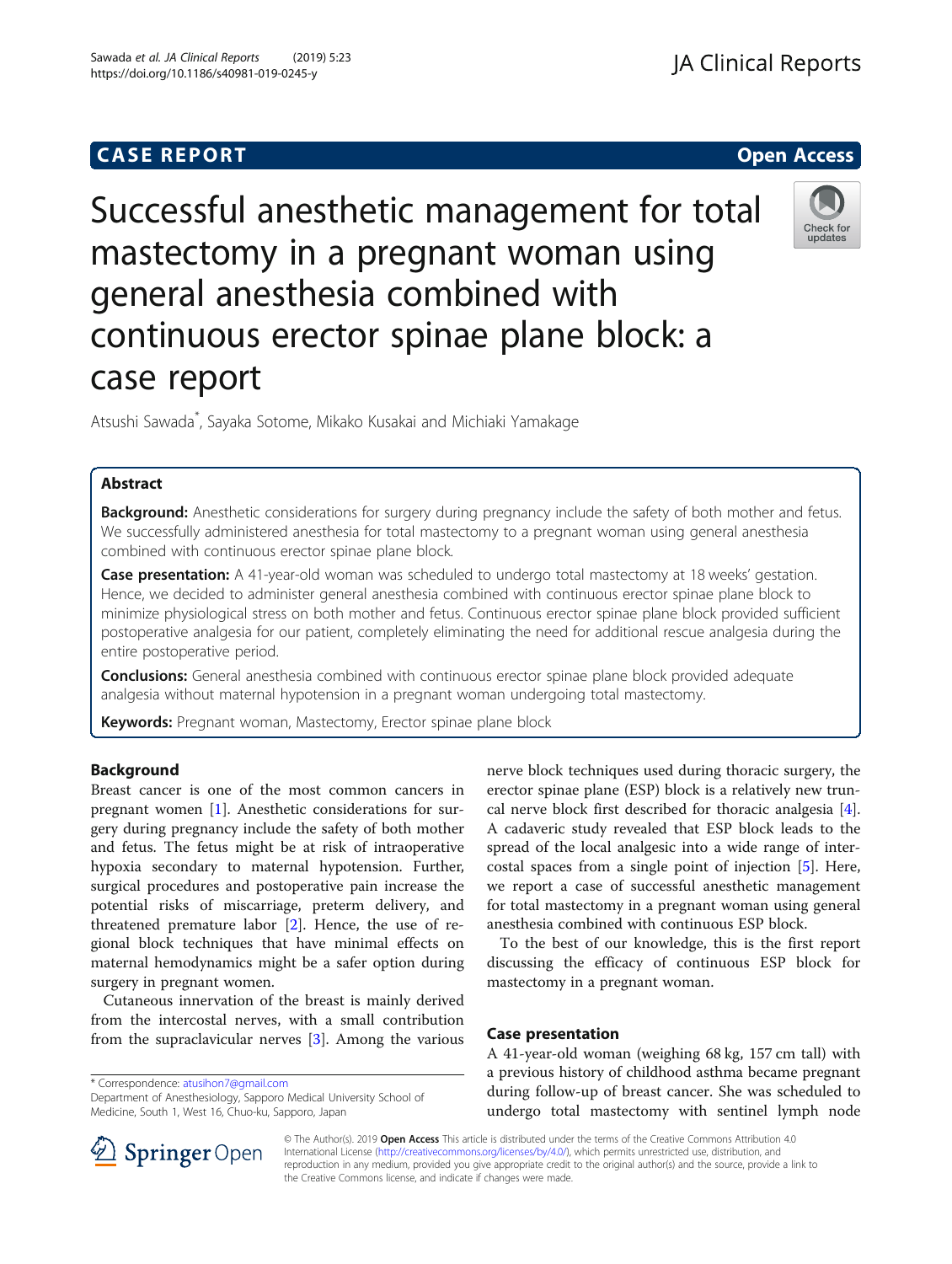biopsy at 18 weeks of gestation. In order to minimize physiological stress on both mother and fetus during the perioperative period, we decided to administer general anesthesia combined with continuous ESP block.

Her physical examination and preoperative laboratory tests indicated no abnormalities. After establishing standard monitoring, including bispectral index (BIS) and neuromuscular monitoring, general anesthesia was induced with intravenous propofol (target-controlled infusion [TCI] of 3.3 μg/mL) and remifentanil (0.25 μg/kg/ min). Following calibration of the train-of-four (TOF) monitor, we administered rocuronium at fractional doses of 10 mg until the required degree of muscle relaxation was achieved. Tracheal intubation was uneventfully performed.

After placing the patient in the right lateral position, a high-frequency linear ultrasound transducer (LOGIQe, GE Healthcare, Wauwatosa, Wisconsin) was aseptically placed on the patient's back in a longitudinal parasagittal orientation approximately 3 cm from the midline. The erector spinae muscles were identified superficial to the tip of the T3 transverse process. An 18-gauge, 100-mm needle (Contiplex® S Ultra, B. Braun, Melsungen, Germany) was inserted using an in-plane approach and in a cranial-to-caudal direction to contact the tip of the T3 transverse process (Fig. 1). The location of the needle tip was confirmed by visible fluid spread resulting in the lifting of the erector spinae muscles. A total of 20 mL of 0.25% levobupivacaine was injected through the needle, followed by insertion of a 19-gauge catheter 5 cm beyond the needle tip. Then, an infusion of 0.25% levobupivacaine into the erector spinae plane was started at the rate of 6 mL/h. General anesthesia was maintained with propofol (TCI of 3.0–3.3 μg/mL) to keep the BIS



Fig. 1 Ultrasound image of erector spinae plane block. The end point is the visible spread of the local anesthetic fluid, resulting in the lifting of the erector spinae muscles. ESM erector spinae muscles, TP transverse process

between 40 and 60, remifentanil (0.05–0.1 μg/kg/min) to maintain systolic blood pressure within 20% of preoperative values, and intermittent administration of 10 mg rocuronium to keep TOF counts below 2. The operative time was 111 min. The patient's hemodynamics remained stable during the surgery. One thousand milligrams of acetaminophen was intravenously administered 15 min before the end of surgery. After full recovery from general anesthesia, the patient was extubated and transferred to the general ward of the department of surgical oncology.

Postoperative pain was measured using a numerical rating scale (NRS; an 11-point scale, 0 was no pain and 10 was the worst pain imaginable) immediately after recovery from general anesthesia and at varied intervals postoperatively (at 2, 6, 24, and 36 h). NRS scores remained at 1 point throughout the postoperative period, indicating minimal pain. At 2 h after surgery, postoperative assessment of the fetus with Doppler ultrasound revealed no abnormalities. The catheter of the ESP block was removed at 24 h after surgery. Postoperative pain did not worsen after termination of the block. The patient did not need any additional analgesics during the postoperative period and was discharged home on the 15th day after surgery with no adverse effects on either mother or fetus.

### Conclusions

Thoracic epidural anesthesia is associated with the potential risks of accidental dural puncture, subarachnoid injection, and maternal hypotension, which would adversely affect uteroplacental blood flow [\[6](#page-2-0)]. Although the paravertebral block is a useful regional anesthetic for breast surgery, the technique is complicated with the potential risk of pneumothorax. It was previously reported that ESP block provides complete surgical anesthesia for radical mastectomy [\[7\]](#page-2-0). We performed ESP block for breast cancer surgery in our pregnant patient because it is associated with a lower risk of complications than thoracic epidural anesthesia and paravertebral block. Although two cadaveric studies were previously reported regarding the spread of local anesthetic drugs to the paravertebral space following ESP block, they have led each contradictory conclusion  $[5, 8]$  $[5, 8]$  $[5, 8]$ . Hence, whether or not ESP block can block thoracic sympathetic nerves remains unknown, ESP block provided our pregnant patient with adequate analgesia for breast cancer surgery without maternal hypotension during the surgery.

Management of postoperative analgesia in pregnant women requires specific considerations because non-steroidal anti-inflammatory drugs, one of the most common analgesics, are generally avoided. Like bupivacaine, levobupivacaine, which is the S-enantiomer of bupivacaine, is safe for use in pregnant women [\[9\]](#page-2-0), with